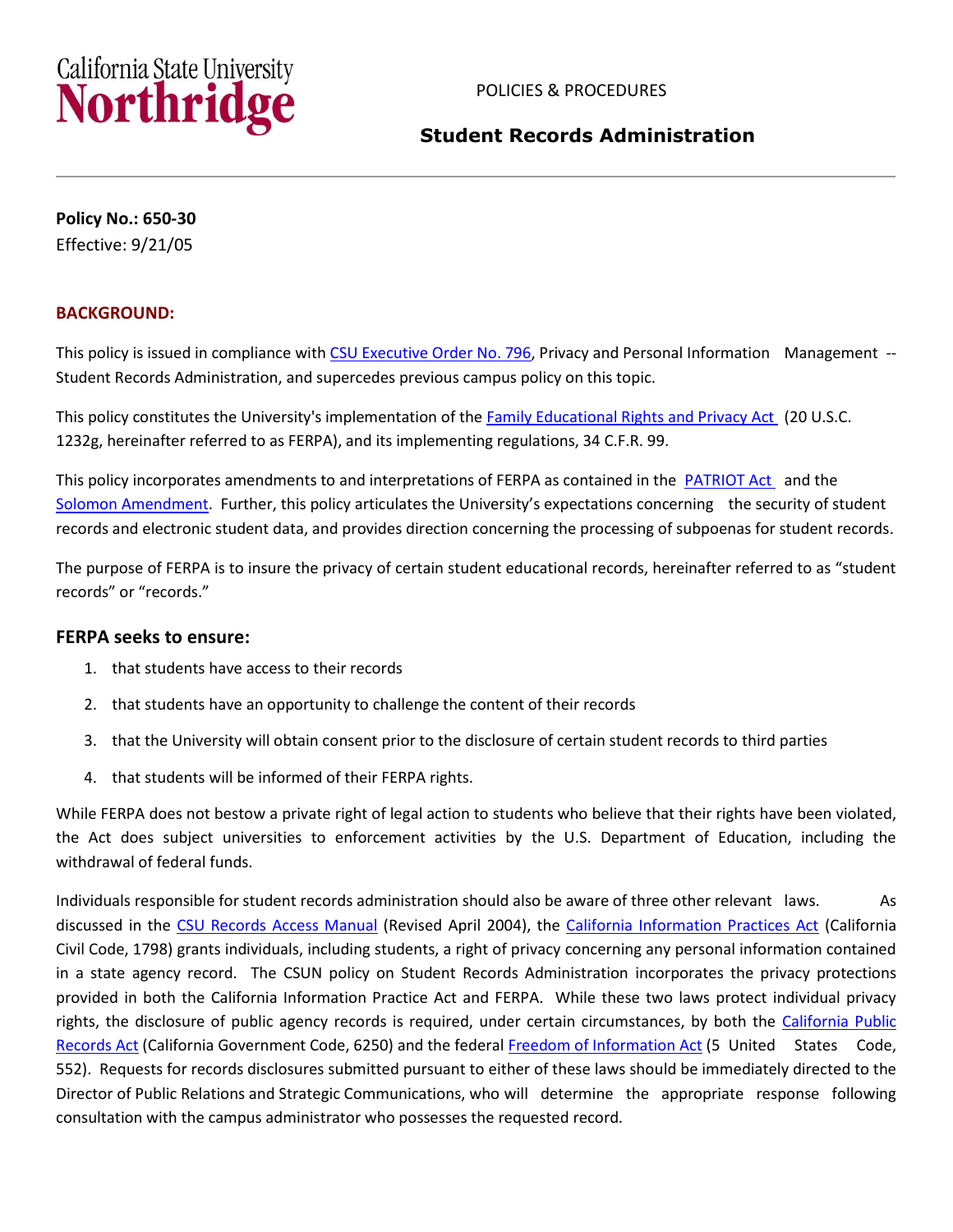### **DEFINITIONS:**

### **I. Access:**

 The personal inspection and review of a student record, or a copy of a student record, or an oral or written description or communication of the contents of a student record.

### **II. Directory Information:**

 Information contained in a student record that may be disclosed unless restricted by the student pursuant to the procedures set forth in this policy. At CSUN, directory information includes the student's name, address, telephone number, e-mail address, photograph, date and place of birth, major field of study, dates of attendance, grade level, enrollment status (e.g. undergraduate or graduate, full-time or part-time), participation in official university activities and sports, weight and height of athletic team members, degrees, honors and awards received, and most recent educational institution attended. For student employees, directory information shall also include the department where employed and employee status (i.e., Graduate Assistant, Instructional Student Assistant, Teaching Associate).

### **III. Disclosure:**

 Permitting access to or the release, transfer, or other communication of personally identifiable information contained in a student record to any party by any means, including oral, written, or electronic means.

## **IV. Personally Identifiable Information:**

 Includes, but is not limited to, a student's name, the name of a student's parents or other family members, the address of a student or student's family, a personal identifier such as a student's social security number or student file number, or a list of personal characteristics or other information that would make the student's identity easily traceable.

### **V. Records Custodian:**

 The administrator or designee within a department or unit who is responsible for establishing and administering procedures to ensure the appropriate access, disclosure and security of student records and data in accordance with this policy. The University's chief records custodian is the Vice President for Student Affairs.

### **VI. Student:**

 Any person who is or has previously been enrolled at California State University, Northridge (CSUN) regarding whom student records are maintained. The term includes any person who is or has been enrolled in regular, extension, or summer session courses regardless of physical location.

### **VII. Student Data:**

As used in this policy, student data refers to electronic student records containing personally identifiable information that is either stored on a University-owned computer or printed, copied, or otherwise reproduced from a Universityowned computer.

### **VIII. Student Record:**

 microfilm, and microfiche. The term "student record" **does not** include the following: Any record containing personally identifiable information that is directly related to a student and maintained by CSUN or its agents, in anyway including, but not limited to, handwriting, print, computer media, video or audio tape, film,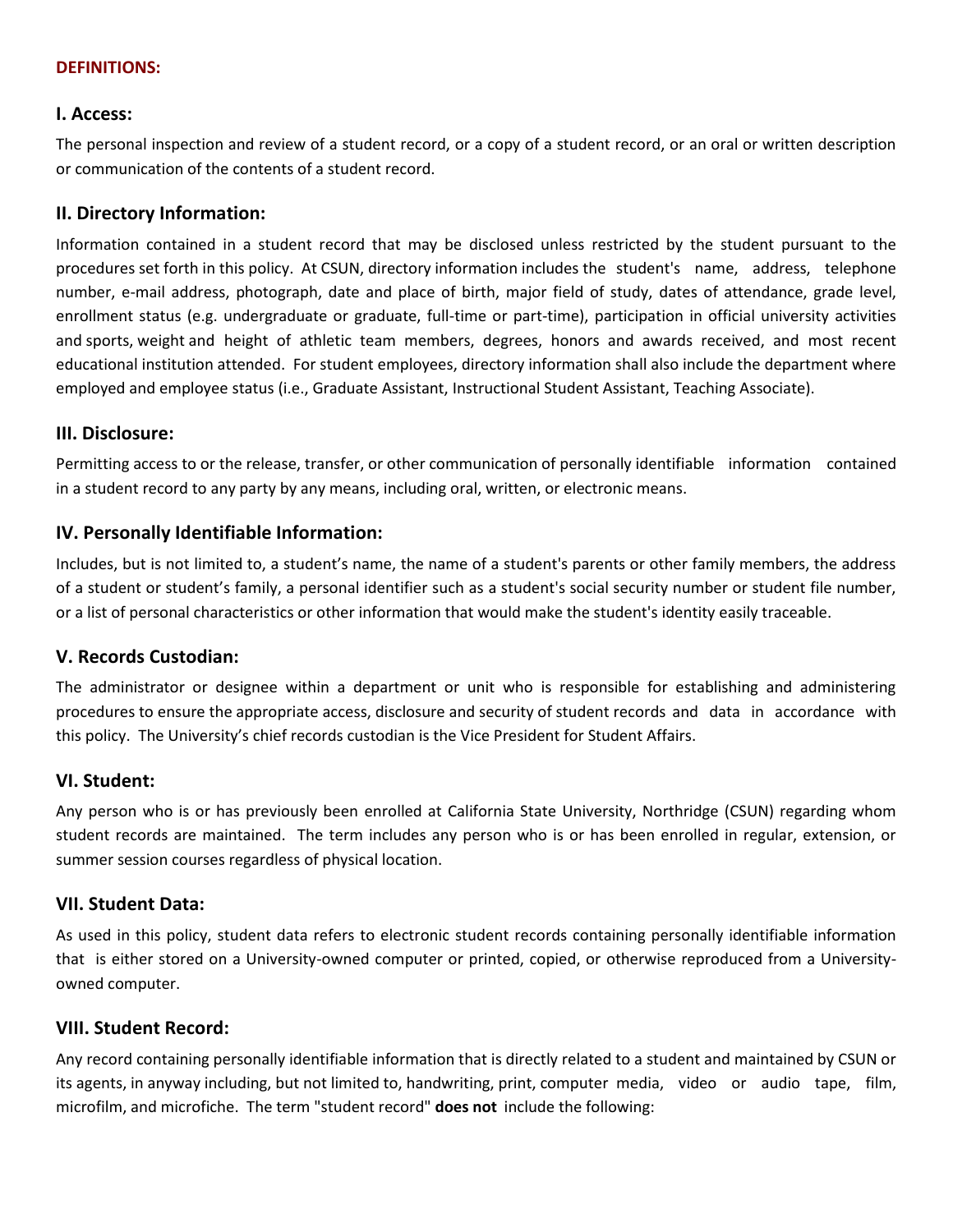- 1. Personal records (e.g. notes) maintained by faculty or staff that are kept in their sole possession as a personal memory aid, and are not accessible or revealed to any other person except a temporary substitute.
- 2. Law enforcement records created and maintained by the CSUN Department of Public Safety for law enforcement purposes as delineated in 34 C.F.R. 99.3.
- 3. Employment records made and maintained in the normal course of business that are related exclusively to a student's employment capacity, except when such employment is contingent upon being a student.
- paraprofessional acting or assisting in his or her professional capacity, which are used only for treatment 4. Records made or maintained by a physician, psychiatrist, psychologist, or other recognized professional or purposes.
- 5. Records that contain information relating to an individual after no longer a student at CSUN.

## **IX. Subpoena:**

 A legal document that commands a person or entity to attend at a particular time and place to testify as a witness (at a deposition, trial, or other hearing), and/or to produce documents or other tangible objects in a legal proceeding.

### **POLICIES/PROCEDURES:**

 FERPA vests parents with certain rights concerning student records. These rights transfer to students upon reaching the age of 18 or upon enrolling at a post-secondary institution. Students have a right to:

- 1. Be advised when initially enrolling, and on a continuing basis, of their rights established by FERPA.<br>2. Inspect and timely review their student records maintained by CSUN.
- 
- 3. Challenge and seek correction of a record that is inaccurate, misleading or otherwise in violation of FERPA.
- 4. Require the University to seek consent prior to disclosing information from their records, except as provided by FERPA.
- 5. Prevent CSUN from releasing directory information.
- 6. Receive a copy of the CSUN Student Records Administration Policy.
- 7. File a complaint with the U.S. Department of Education regarding a failure by CSUN to comply with FERPA.

## **I. Student Inspection of Records:**

Students may inspect and review all records relating to them except:

- 1. Those records that include information on more than one identifiable student. In such cases, only that information related to the student requesting access shall be disclosed.
- 2. Information provided by parents related to student's application for financial aid or scholarships.
- 3. Confidential letters or statements of recommendation filed on or before January 1, 1975.

 A student may review his/her record by submitting a written, signed request to the appropriate records custodian or the Vice President for Student Affairs. Said request shall include the student's name, mailing address, phone number and student ID number, and shall specify the record to be reviewed and inspected. The Student Consent/Request for Records Access form (Appendix A) may be used for such requests.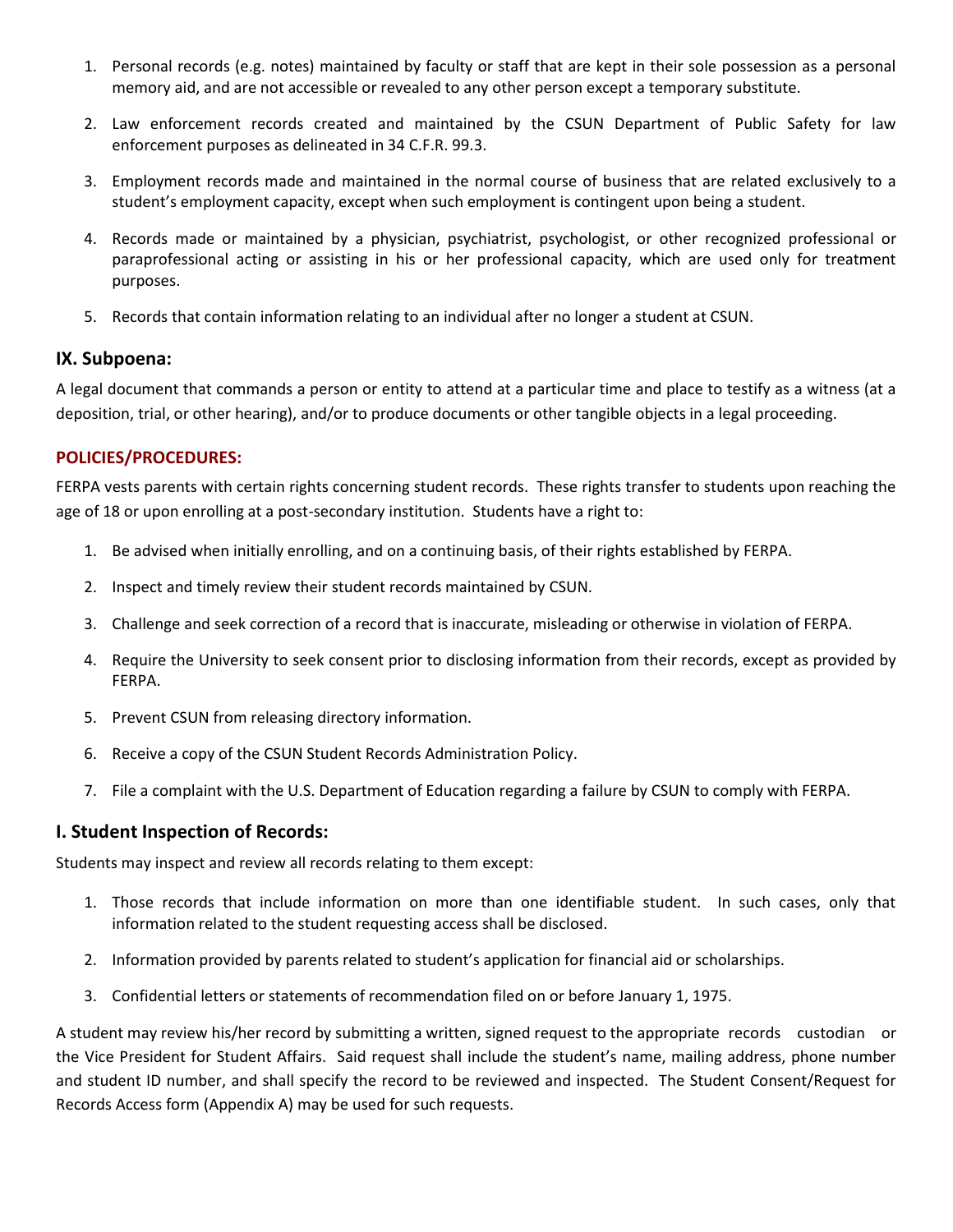Following receipt of a written request, the appropriate records custodian will notify the student whether the request will be granted. If the request is granted, the student will be informed of the date, time, and location where the record may be inspected. The records custodian will be available to interpret any record to which access is granted.

 Review of the records will be authorized within 30 school days if the request is made for active records, or within 45 days if the request is for records that are inactive and/or in storage.

 Specific department/unit procedures for granting access to student records shall apply as long as they conform to the timeframes specified above. Academic transcript requests are processed on a separate form by request to the Office of Admissions & Records, accompanied by the appropriate fee.

# **II. Copies of Student Records:**

A student's right to inspect and review his/her records does not include the right to copies of such records unless at least one of the following conditions exists:

- 1. Failure to provide a copy would effectively prevent the student from exercising the right to inspect and review the record (for example, a former student residing in another state). A copy of the record will be provided to such persons upon written request.
- 2. When a student provides written consent to disclose personally identifiable information to another college or university.
- 3. Upon request, a student shall be provided with a copy of any record for which he/she has given written consent for disclosure. However, the records custodian may prevent transfer and withhold copies of such records from students for nonpayment of debt in accordance with Section 42381, Title 5, of the California Code of Regulations.

 Except as provided above, the records custodian shall determine whether copies will be provided and whether a fee will be charged for copies requested by students. When copies of records are provided, fees may be assessed at the rate of \$.10 per page. Transcripts are provided at a cost as authorized by CSU Executive Order. No fee will be charged for the search and retrieval of student records. Fees collected for reproduction costs are deposited and expended through the State Trust Fund.

 Copies of records and services associated with records will be denied to students or former students whose records are encumbered by reason of indebtedness to the University (California Code of Regulations, Title 5, Section 42381). However, personal visual inspection of records must be granted in all cases in which a student or former student is otherwise entitled to review a requested record.

# **III. Release of Directory Information:**

 CSUN may release directory information concerning any student who does not prevent such access when it appears that the release of the requested information will be of benefit to the student concerned.

 Students who chose to prevent the release of directory information may do so by completing the Request for Confidentiality Hold on Student Records form at the Office of Admission and Records. Upon so informing Admission and Records, the student's directory information will be designated "confidential" and will remain as such until redesignated by the student.

 The Office of Admissions and Records routinely responds to requests for directory information from outside sources such as prospective employers and financial institutions. Additionally, CSUN employees who have legitimate educational access to student records may also respond to such requests. Upon receipt of a request for directory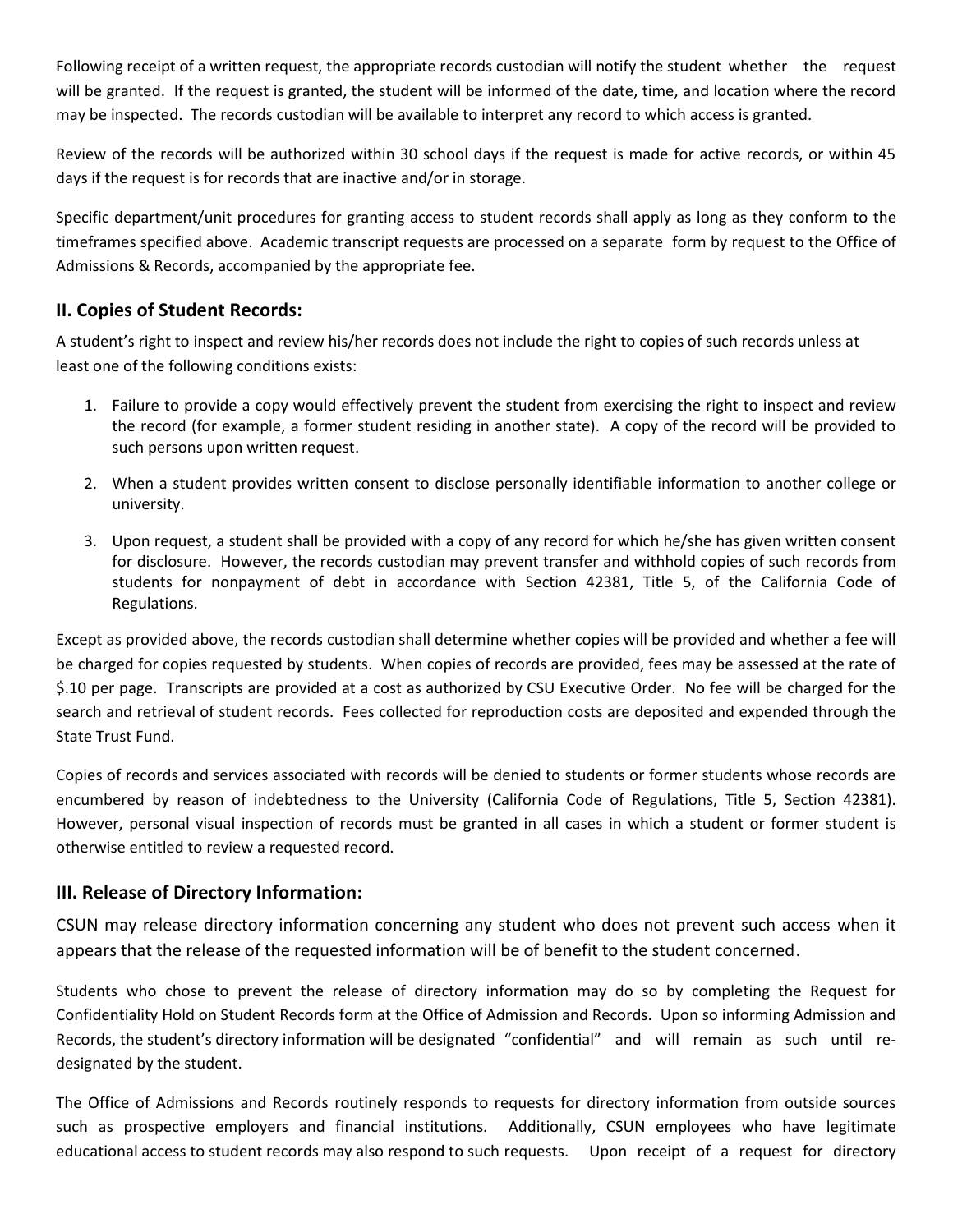information, the employee must check the Admissions and Records on-line student information database (i.e., SOLAR) to determine whether the student has placed a confidential hold on his/her student record. If so, no directory information may be released. If not, the employee may release directory information when it appears that such release will be of benefit to the student concerned.

 Requests for the disclosure of directory information in accordance with the purposes contained in the Solomon Amendment shall be directed to the Vice President for Student Affairs, who is the campus official designated to respond to such requests. The Vice President shall consult with the appropriate records custodian in responding to such requests.

 Officials and offices who receive requests for directory information but are unable to determine the existence of the required "benefit" to the student should refer such requests to the Office of the Vice President for Student Affairs.

 In most cases, directory information relating to former students may be released without the student's consent. directory information by completing the Request for Confidentiality Hold on Student Records form in the Office of However, a former student may prevent (or authorize, if confidentiality was previously requested) the release of Admissions and Records, or by sending a letter stating the current request.

 Statistical data in which students are not personally identified may be released to any private or public entity. Releases of this type, in all probability, will involve an expense to the University. If costs are involved in providing statistical data, those costs shall be assessed at ten cents (\$.10) per page plus labor, except computer printouts, which cost fifty cents (\$.50) per page plus labor.

# **IV. Waiver of Letters of Recommendation:**

Students may waive their right to inspect and review confidential letters or statements of recommendation regarding:

- 1. admission to CSUN or any other educational institution;
- 2. an application for employment; and/or
- 3. the receipt of an honor or honorary recognition.

Waivers may apply to confidential letters and statements only if the student, upon request, is notified of the names of all persons providing such letters or statements, and the letters or statements are used solely for the purpose for which they were intended.

 Waivers may not be required as a condition of admission, receipt of financial aid, or receipt of any other service or benefit from CSUN.

 A waiver must be in writing and signed by the student. It may be revoked, in writing, at any time. The revocation will not affect the use of letters and statements secured prior to the revocation

# **V. Disclosure of Student Records to Third Parties:**

 Except as specifically authorized by FERPA and discussed below, personally identifiable information will not be released disclose a record must be in writing, signed, dated, and shall include: from a student record, including from electronic student data, without the student's written consent. Consent to

- a specific delineation of the record to be disclosed,
- the purpose of the disclosure, and the person, class of persons, or organization to whom the disclosure may be made.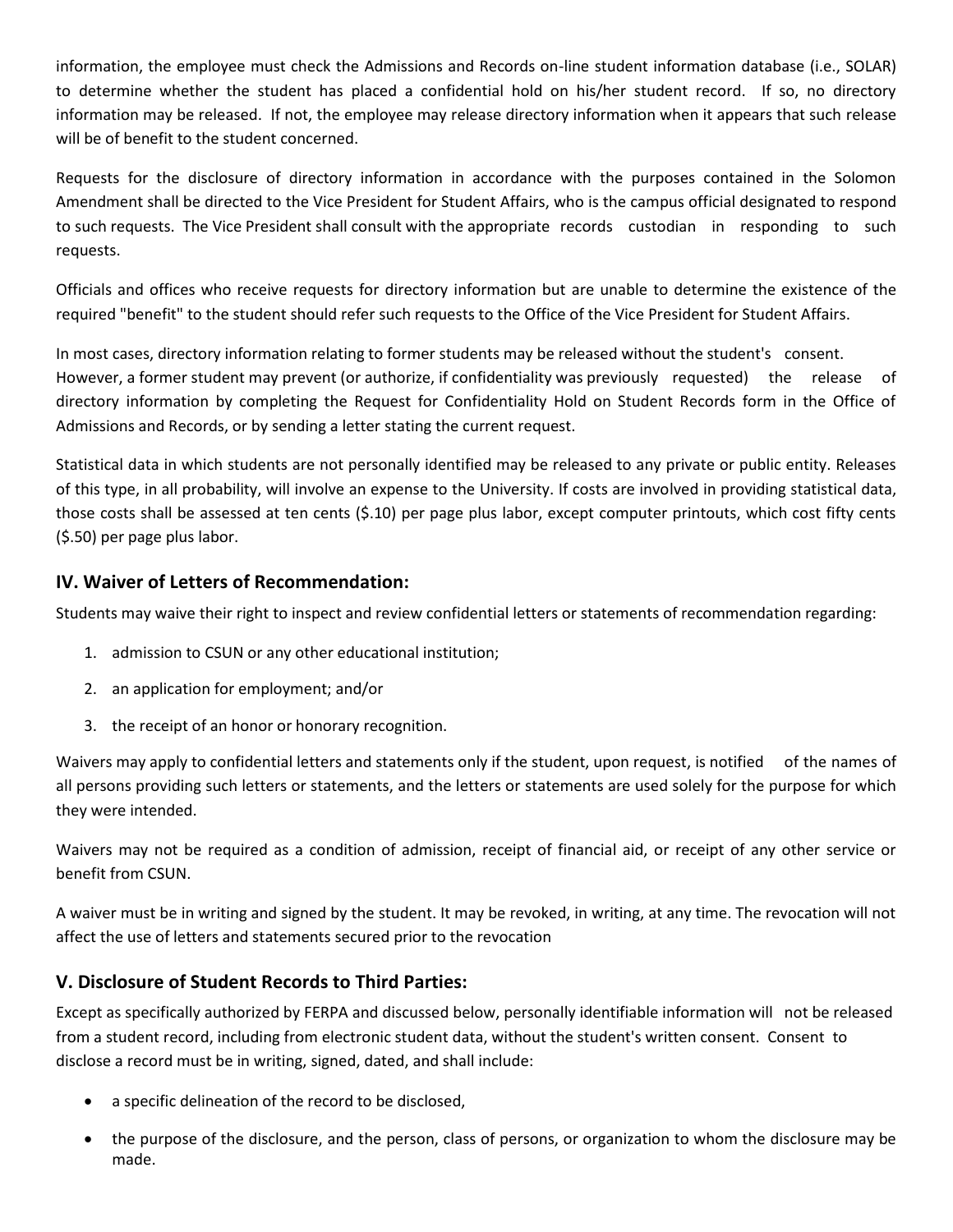**Note** that under certain circumstances, as described in the [CSU Records Access Manual,](http://www.calstate.edu/gc/Docs/Records_Access_Manual.doc) FERPA permits consent to disclose to a third party to be submitted in electronic form.

Appendix A, [Student Consent/Request for Records Access,](http://www.csun.edu/studentaffairs/pdfs/records_access_form.pdf) may be used by students to provide written consent to release a student record.

The written consent shall be kept with the disclosed student record as long as the record is maintained.

 When personally identifiable information from a student record is disclosed to a third party, the party to whom the disclosure is made must be informed that the further disclosure of the information without the prior written consent of the student, or the use of the information for any purpose other than that specifically intended, is prohibited by law. This prohibition also applies to electronic student data.

# **VI. Disclosures for Which Student Consent is not Required:**

 The records custodian will not disclose a student record without the student's consent, except as authorized by FERPA or other federal law that authorizes the disclosure of student records. Exceptions include disclosures made to:

- 1. CSUN employees or employees of the Office of the Chancellor, who require access to a student record while acting within the scope of official duties and in connection, directly or indirectly, with a legitimate educational interest in the record. An employee has a legitimate educational interest if he/she must review the student record in order to fulfill his/her assigned duties and responsibilities. If a conflict arises regarding the legitimate educational interest, the burden of proof will rest with the employee requesting access rather than with the records custodian who possesses the record in question. If necessary, a final determination shall be made by the Vice President for Student Affairs.
- 2. Officials of other educational institutions where the student seeks or intends to enroll.
- 3. The authorized representative of the Comptroller General of the United States, the Secretary of the U.S. Department of Education, or any other state or local educational officials in connection with the audit or evaluation of federal or state supported educational programs or to enforce legal requirements that relate to such programs.
- 4. The Immigration and Naturalization Service for the purpose of tracking, monitoring and reporting information through the Student and Exchange Visitor Information System (SEVIS).
- 5. Comply with a court order to produce education records sought by the U.S. Attorney General (or designated federal officer or employee in a position not lower than Assistant Attorney General) in conjunction with the investigation or prosecution of terrorist acts.
- 6. Persons determining financial aid eligibility, amount of aid, conditions for the aid, and the enforcement of terms and conditions of aid.
- 7. Organizations conducting studies on behalf of CSUN.
- 8. Accrediting organizations carrying out their accrediting functions.
- 9. Parents of a dependent student, as define in Sec. 152 of the Internal Revenue Code of 1986. **Ordinarily, CSUN will not disclose records to parents of dependent student who have reached 18 years old.**
- 10. Comply with a judicial order or lawfully issued subpoena. The University will provide students with advance notice of its intent to comply, except when a subpoena prohibits disclosure of its contents.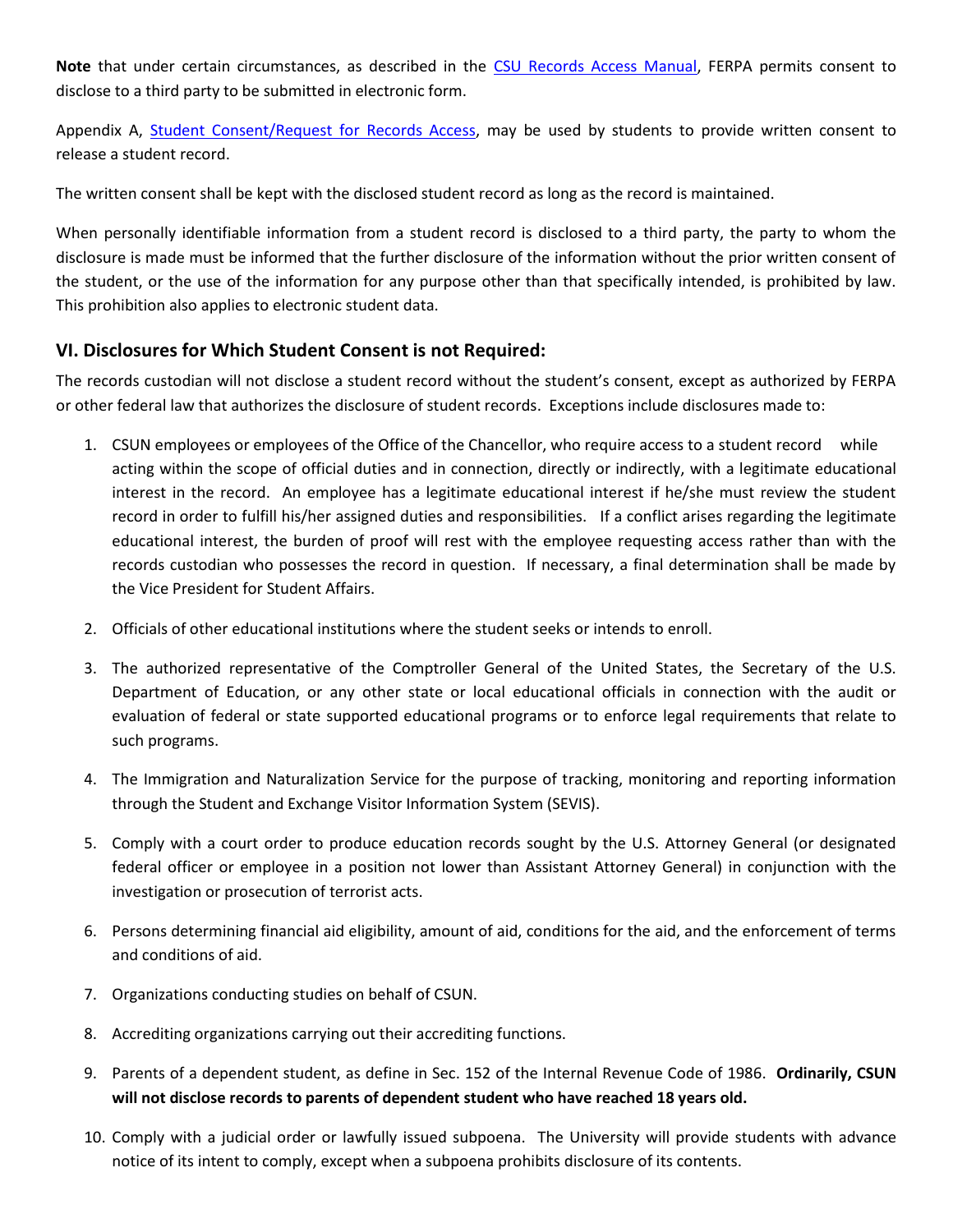- 11. Appropriate parties in connection with an emergency if knowledge of the student record is necessary to protect the health and safety of students or other individuals.
- the health and safety of students or other individuals.<br>12. Respond to requests for information that CSUN has designated as directory information, unless confidentiality has been requested by the student. Such requests include those that may be made by military recruiters pursuant to the Solomon Amendment.

## **VII. Documentation of Student Records Disclosures:**

Except as provided below, documentation shall be maintained on all persons, agencies or organizations requesting or receiving information from a student record, and the legitimate interests these parties had in requesting or obtaining the information. The documentation shall include the date of the request and reply, and shall indicate whether the requested records were disclosed. Said documentation shall be maintained by the records custodian who responds to the request, and shall be kept as long as the requested record is retained. Appendix A, Student Consent/Request for Records Access, may be used to document record disclosures.

## **The following requests and disclosures do not have to be documented:**

- 1. Requests made by students for their own use.
- 2. Disclosures for which the student has given written consent.
- 3. Requests by CSUN employees having a legitimate educational interest in the record.
- 4. Disclosures of directory information.
- 5. Disclosures of records pursuant to a federal grand jury or law enforcement subpoena that directs that the existence of the subpoena not be disclosed.

## **VIII. Department Records Procedures and Security Practices:**

 CSUN employees may access student records when so required in the performance of assigned duties and responsibilities. When accessing or creating student records or student data, employees must take steps to insure that personally identifiable information is handled in a manner that promotes privacy. Unauthorized access can occur unintentionally and, therefore, requires thoughtful consideration of all actions involving the use of student records. Examples of day-to-day behaviors that might facilitate unauthorized records access include leaving paper documents in open work areas that may be subject to public view, storing documents in locations lacking proper security, or failing to properly dispose of documents; leaving data on computer screens or hard drives where it can be viewed by individuals who do not have approved access; and discussing information from student records in a manner that can be overheard by individuals who should not have access to such information. Each records custodian is responsible for developing and documenting appropriate procedures to insure the confidentiality of student records and data. Department records procedures shall include the following:

- 1. A description of the records maintained by the department (e.g., advisement, financial, academic progress, student health, conduct, etc).
- 2. The location where records are stored (e.g., central file room, desk drawer).
- 3. Title of all positions in which the incumbent has access to student records and student data as required to perform assigned job duties.
- 4. Description of procedures used to inform and train new and continuing employees as to their responsibilities pursuant to this policy and secure employee signatures on a [Confidentiality of Student Records Form,](http://www.csun.edu/dres/studentservices/confidentiality.php) the University's confidentiality of access to records form.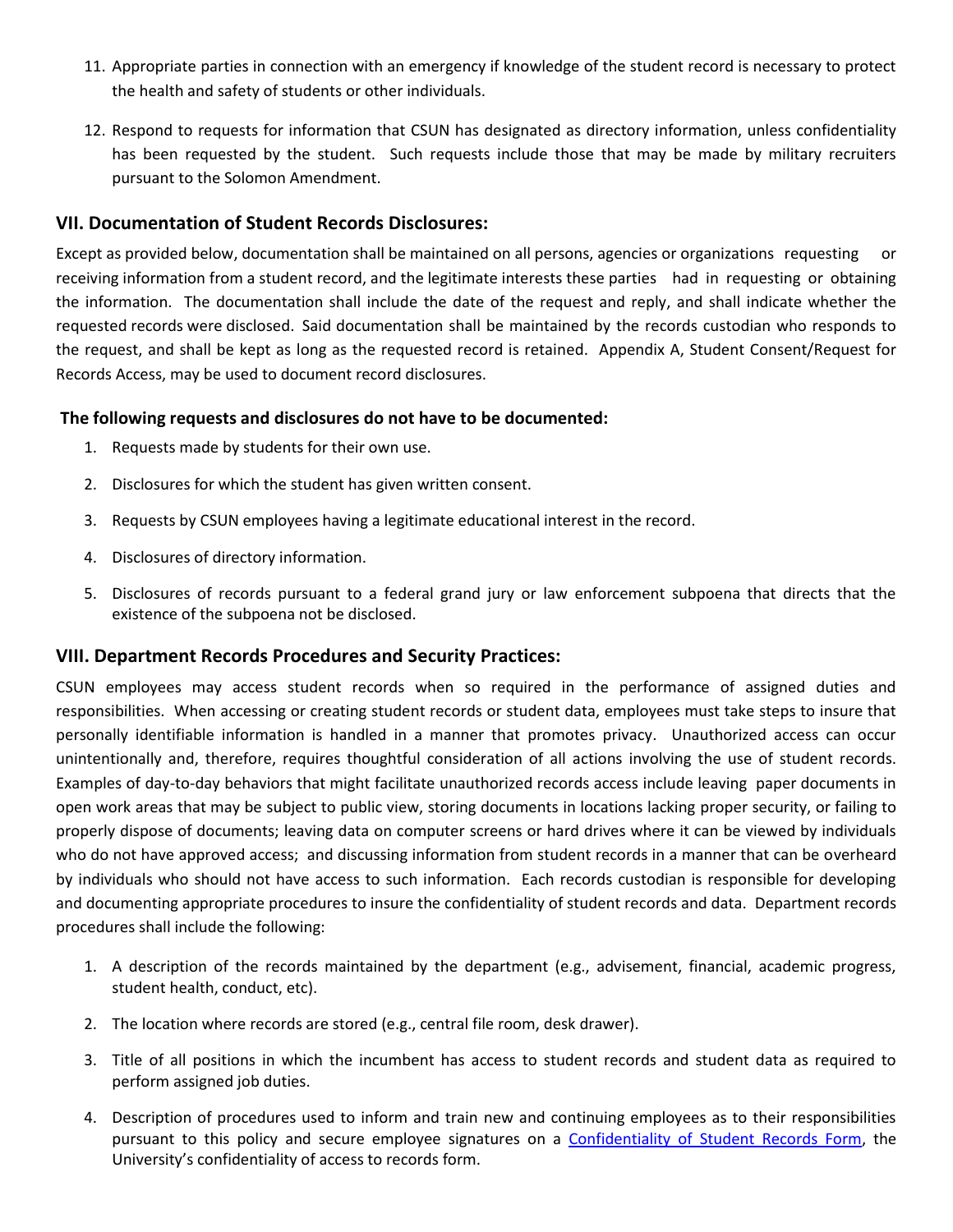- 5. Procedures for granting student access to their records, including whether copies of records will be made available and, if so, the amount of any fee that will be charged.
- 6. Procedures for documenting student records disclosures, if required pursuant to this policy.
- 7. Procedures for releasing directory information (note that departments may elect to refer all such requests to the Office of the Vice President for Student Affairs).
- 8. Department policy concerning how long student records will be retained and the procedures for records destruction.

# **IX. Student Complaints:**

 Students may challenge information in their records considered to be inaccurate, misleading, or in violation of the student's right of privacy. Students should begin by discussing their concerns with the appropriate records custodian. Ordinarily, records will be changed or amended if the student can establish a legitimate basis for the requested change. The right to challenge a student record shall not be interpreted so as to authorize students to contest the assignment of grades, academic probation, or disqualification actions. Academic dispositions may be challenged through the complaint procedures of the Academic Grievance and Grade Appeals Board.

 In order to formally challenge a record or portion thereof, a student must identify in writing the record being challenged and delineate specifically the desired change and reason(s) for the change. The written challenge must be submitted to the Vice President for Student Affairs, who will issue a written response to the student within 30 school days after receipt of the student's challenge. If the decision is to amend the record as requested, the record will be corrected, removed, or destroyed, and the student will be so notified. If the decision is not to amend, the student shall be advised of:

- the right to a hearing, and/or
- the right to submit a statement commenting upon the information in the challenged record and/or setting forth any reason(s) for disagreeing with the decision. This statement shall be maintained as a permanent part of the student's record.

 A student's request for a hearing must be made in writing to the Vice President for Student Affairs. Within 15 school days after receiving the request, the Vice President for Student Affairs will inform the student of the date, time, and place of the hearing, which shall be conducted within 45 days of the requested hearing. The student may present evidence relevant to the issues raised and may be assisted in making that presentation by a representative of his/her choice, including an attorney. The hearing will be conducted in accordance with Student Records Hearing Officer Guidelines as maintained by the Vice President for Student Affairs. The decisions of the hearing officer, as approved or modified by the President or his/her designee, are final.

 If the final decision is for correction or amendment, such changes will be effected by the appropriate records custodian. If the final decision is unsatisfactory from the student's standpoint, statements commenting on the information in the records may be submitted for inclusion with the records that were not changed or amended as requested. Any such statement will become a part of the student's record and released whenever the record in question are released or disclosed.

 Students who believe their rights have been abridged may file complaints with the Family Policy and Compliance Office, U.S. Department of Education, Washington, D.C., 20202-4605. Complaints must be submitted within 180 days of the date of the alleged violation or the date that the complainant knew or reasonably should have known of the alleged violation.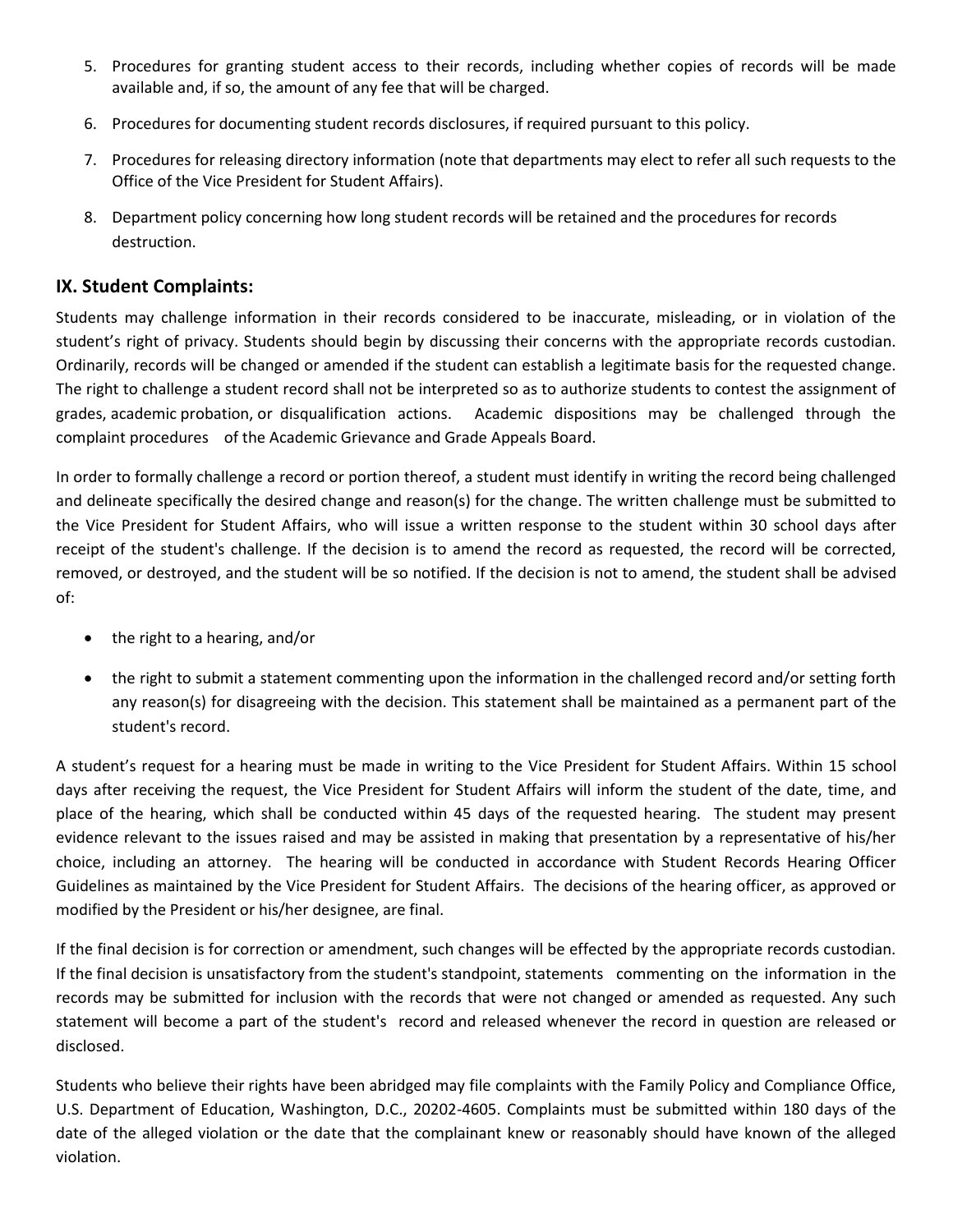# **X. Disciplinary Actions:**

 A student who has been formally sanctioned for a violation of the Student Conduct Code, Section 41301, Title 5, of the (Executive Order 628), may submit a written statement of response concerning the disciplinary action imposed by the University, for inclusion with the record of sanction. Any statement submitted by the student, as authorized above, will become a permanent part of the disciplinary action file and made available to any person who gains authorized access California Code of Regulations, pursuant to the Student Disciplinary Procedures for The California State University to the disciplinary file.

# **XI. Records Retention:**

 Each records custodian is responsible for knowing the records retention requirements that relate to records maintained by their department or unit and shall determine how long to retain student records for which they have direct responsibility. Records that are unneeded or improper may be destroyed unless they are required to be maintained by federal, state, CSU, or campus policies. However, no student record may be destroyed if it is relevant to a pending complaint filed pursuant to a University procedure or administrative or legal matter to which the University is a party.

## **XII. Processing a Subpoena for Student Records:**

 Subpoenas for student records (sometimes referred to as "subpoena duces tecum"), which are addressed to "the custodian of records," shall be answered by the Office of the Vice President for Student Affairs. The Vice President's staff will process and respond to the subpoena, including the collection of records from unit records custodians. effort shall be made of notify the student in advance of compliance so that the student can seek protective action to quash the subpoena. However, the existence of a subpoena shall not be disclosed if so ordered by a grand jury, court, Although a student's permission to disclose subpoenaed records is not required, consistent with FERPA, a reasonable or for other law enforcement purposes.

## **RESPONSIBILITIES:**

## **Administration:**

The Vice President for Student Affairs is the President's designee for student records administration and serves as the chief custodian of all student records. The Vice President for Student Affairs (or designee) is responsible for:

- 1. Drafting, revising, and overseeing the implementation and interpretation of these policies as approved by the President
- appropriate means. 2. Insuring that students are notified of their FERPA rights through class schedules, catalogues and other
- 3. Making a copy of these policies available to students upon request.
- completed by the end of every even-numbered year. 4. Conducting biennial reviews of this policy pursuant to Executive Order 796. This review will normally be
- 5. Responding to student records subpoenas and court orders.
- 6. Responding to requests from military personnel for recruitment information submitted pursuant to the Solomon Amendment.
- 7. Providing guidance and training to unit records custodians.

 that maintain student records are "records custodians." As such, they are responsible for the administration of this Deans, assistant/associate vice presidents, department chairs, directors and heads of specific units (or their designees)